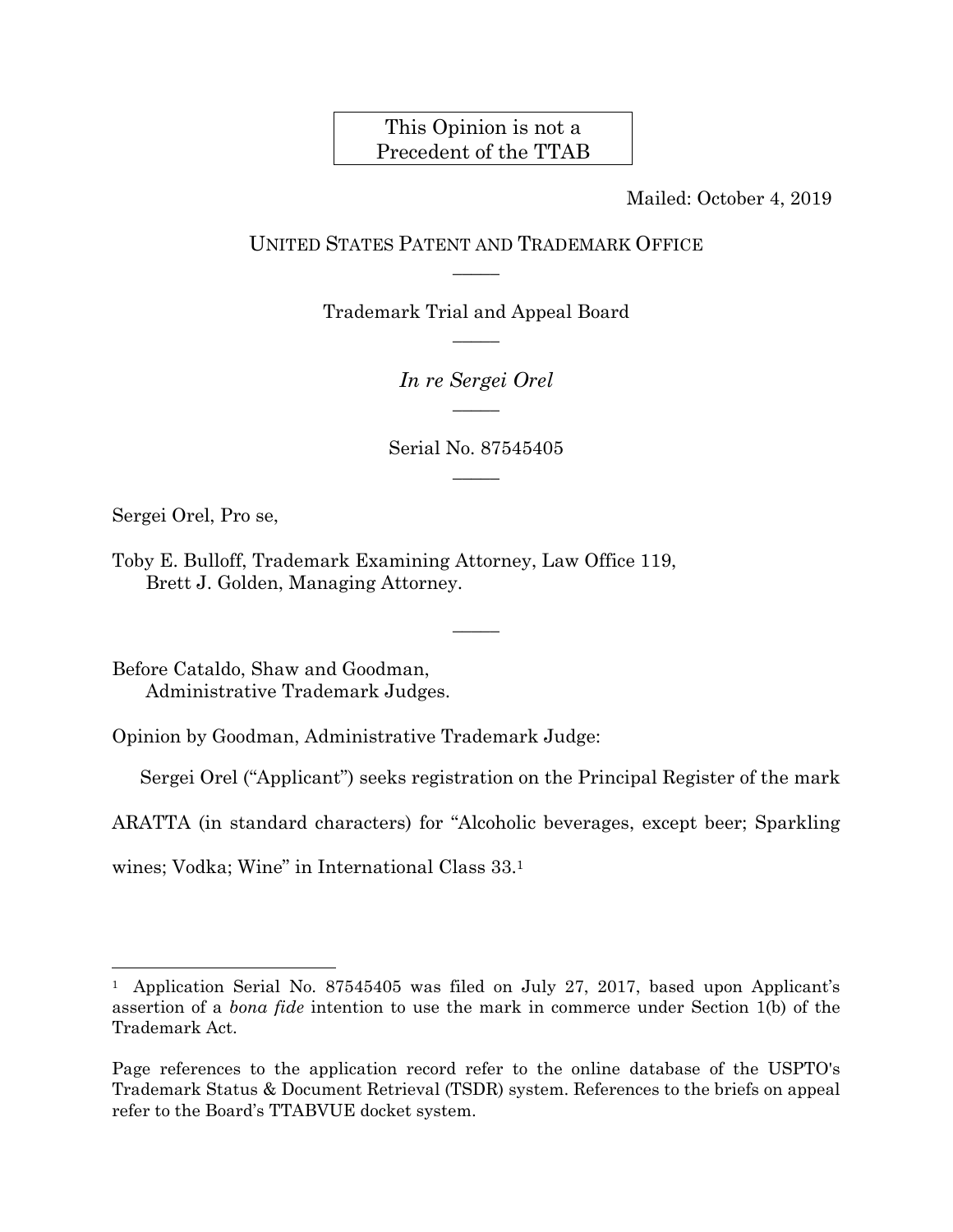1

The Trademark Examining Attorney has refused registration of Applicant's mark under Trademark Act Section 2(d), 15 U.S.C. § 1052(d), on the ground that Applicant's mark is likely to cause confusion with the registered mark AURATA (standard characters) for the following International Class 33 goods: "grape wine; still wines; table wines; white wine; wine; wines."2

When the refusal was made final, Applicant appealed and requested reconsideration. After the Examining Attorney denied the request for reconsideration, the appeal was resumed. We affirm the refusal to register.

I. Likelihood of Confusion

Our determination under Section 2(d) is based on an analysis of all of the probative facts in evidence that are relevant to the factors bearing on likelihood of confusion. *In re E. I. du Pont de Nemours & Co*., 476 F.2d 1357, 177 USPQ 563, 567 (CCPA 1973). *See also In re Majestic Distilling Co*., 315 F.3d 1311, 65 USPQ2d 1201, 1203 (Fed. Cir. 2003). In any likelihood of confusion analysis, two key considerations are the similarities between the marks and the similarities between the goods. *See Federated Foods, Inc. v. Fort Howard Paper Co*., 544 F.2d 1098, 192 USPQ 24 (CCPA 1976). These factors, and the other relevant *DuPont* factors now before us, are discussed below. *Cai v. Diamond Hong, Inc.*, 901 F.3d 1367, 127 USPQ2d 1797, 1800 (Fed. Cir. 2018) (quoting *In re Mighty Leaf Tea*, 601 F.3d 1342, 94 USPQ2d 1257, 1259 (Fed. Cir. 2010) ("Not all of the *DuPont* factors are relevant to every case, and

<sup>2</sup> Registration No. 4397256 issued September 3, 2013, Section 8 accepted and Section 15 acknowledged.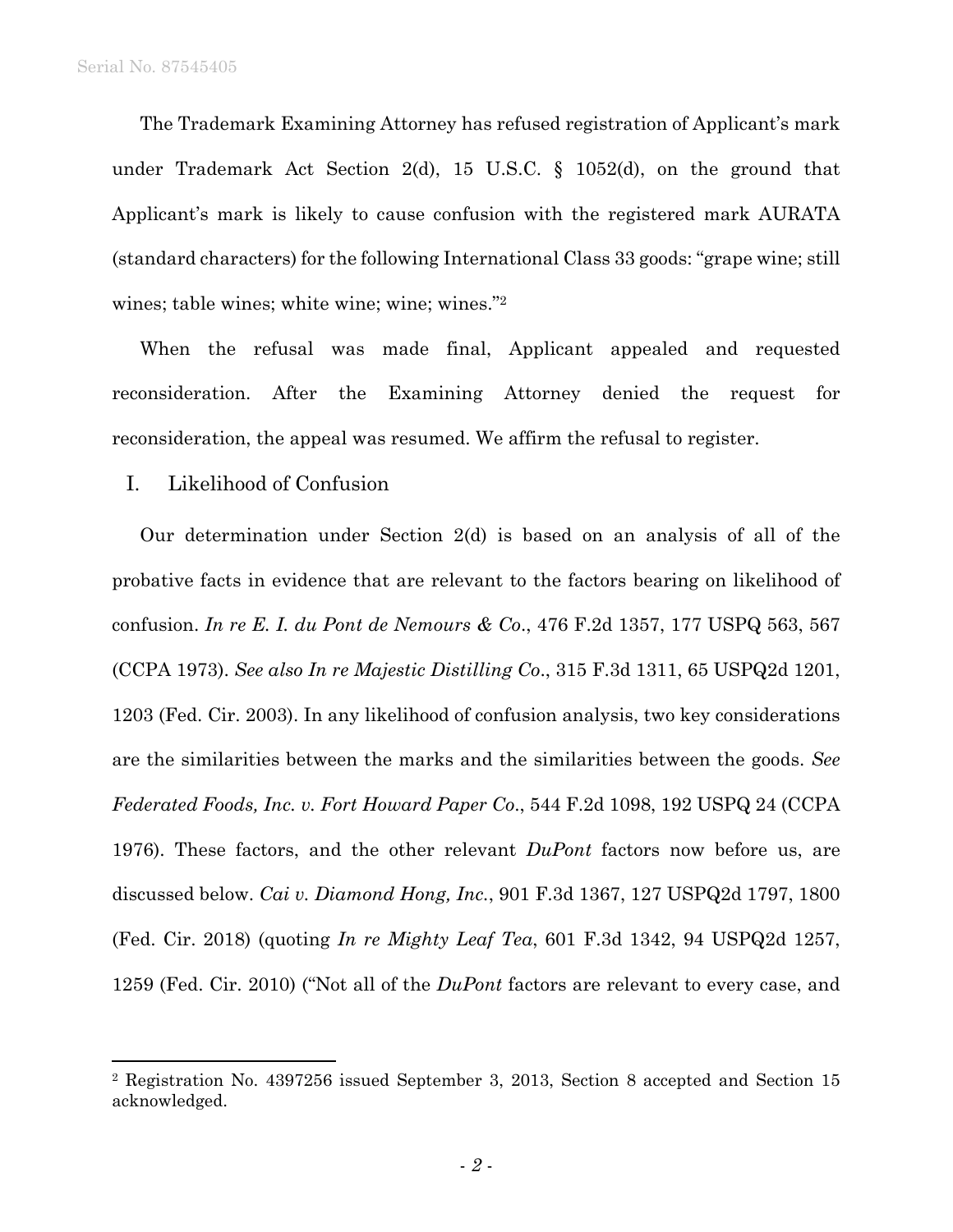only factors of significance to the particular mark need be considered.")); *ProMark Brands Inc. v. GFA Brands, Inc.*, 114 USPQ2d 1232, 1242 (TTAB 2015) ("While we have considered each factor for which we have evidence, we focus our analysis on those factors we find to be relevant.").

### A. Similarity or Dissimilarity of the Goods, Channels of Trade and Classes of Purchasers

We begin with considering the similarity or dissimilarity of the goods, channels of trade and classes of purchasers. We must make our determinations under these factors based on the goods as they are recited in the application and cited registration. *See Octocom Systems Inc. v. Houston Computers Services, Inc*., 918 F.2d 937, 16 USPQ2d 1783, 1787 (Fed. Cir. 1990) ("The authority is legion that the question of registrability of an applicant's mark must be decided on the basis of the identification of goods set forth in the application regardless of what the record may reveal as to the particular nature of an applicant's goods, the particular channels of trade or the class of purchasers to which sales of the goods are directed."); *Paula Payne Products Company v. Johnson Publishing Company, Inc*., 177 USPQ 76, 77 (CCPA 1973).

Applicant's identified goods are "Alcoholic beverages, except beer; Sparkling wines; Vodka; Wine." Registrant's identified goods are "grape wine; still wines; table wines; white wine; wine; wines." Applicant's "wine" is identical to Registrant's "wine" and "wines," and Applicant's "Sparkling wines" are encompassed by and legally identical to Registrant's "wine and wines." The related nature of "vodka" and "wine" also is corroborated by the copies of use-based, third-party registrations submitted by the Examining Attorney. November 24, 2017 Office Action at TSDR 4-28. *See In re*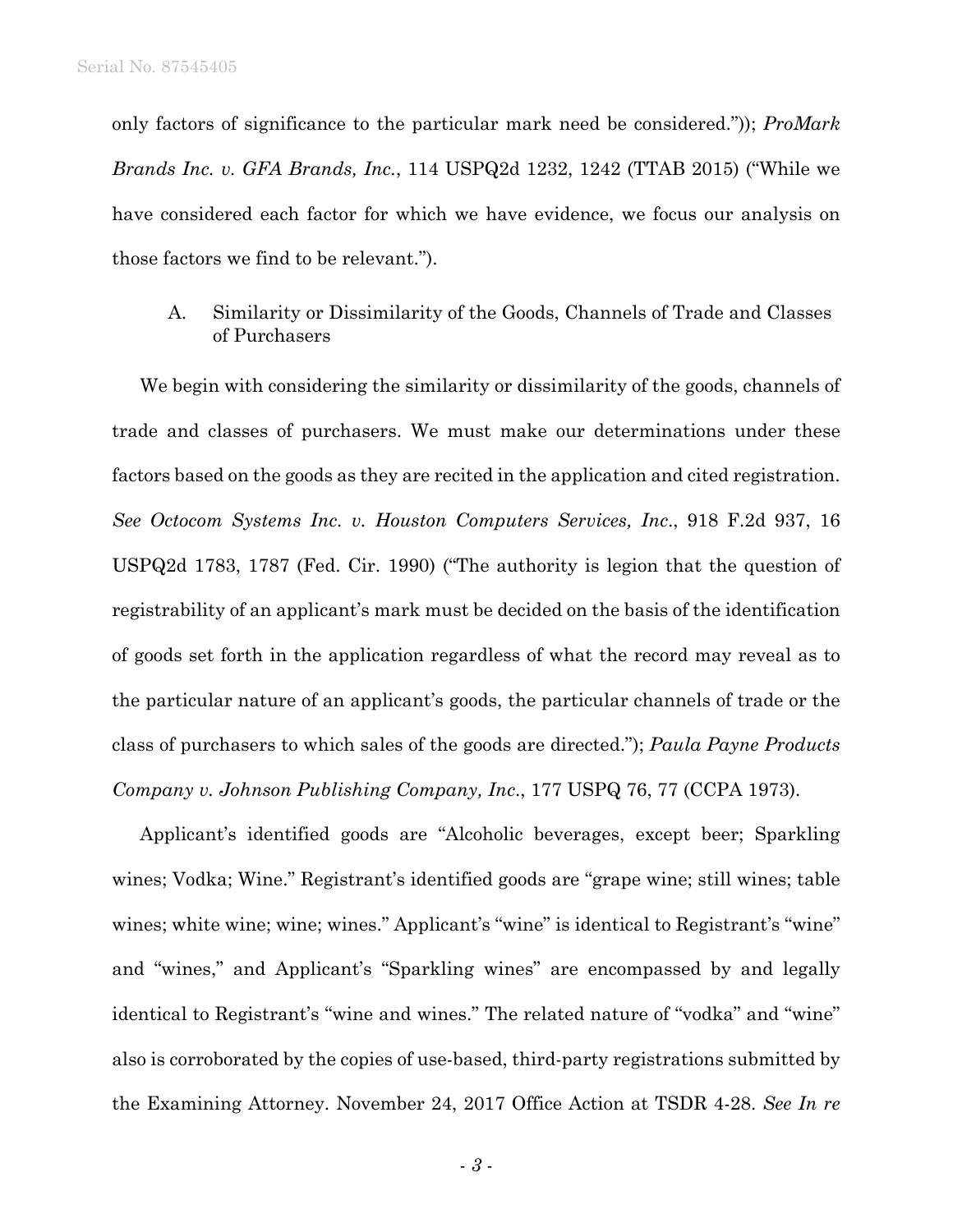*Aquamar, Inc*., 115 USPQ2d 1122, 1126 n.5 (TTAB 2015) (citing *In re Mucky Duck Mustard Co*., 6 USPQ2d 1467, 1470 n.6 (TTAB 1988)) (third-party registrations may serve to suggest that the goods are of a type which may emanate from a single source). In any event, it is sufficient for a refusal based on likelihood of confusion that relatedness is established for any item encompassed by the recitation of goods in a particular class. *Tuxedo Monopoly, Inc. v. General Mills Fun Grp.*, 648 F.2d 1335, 209 USPQ 986, 988 (CCPA 1981*)*.

Because the goods are in part identical and legally identical as to wines and because there are no limitations as to channels of trade or classes of purchasers in the application and cited registration, we must presume that Applicant's and Registrant's wine (and sparkling wine) will be sold in the same channels of trade and will be bought by the same classes of purchasers. *In re Viterra Inc*., 671 F.3d 1358, 101 USPQ2d 1905, 1908 (Fed. Cir. 2012) (even though there was no evidence regarding channels of trade and classes of consumers, the Board was entitled to rely on this legal presumption in determining likelihood of confusion); *In re Yawata Iron & Steel Co*., 403 F.2d 752, 159 USPQ 721, 723 (CCPA 1968) (where there are legally identical goods, the channels of trade and classes of purchasers are considered to be the same); *See also Genesco Inc. v. Martz*, 66 USPQ2d 1260, 1268 (TTAB 2003).

The Examining Attorney also submitted web pages from third-party websites showing combined winery and distillery businesses that offer for sale both types of products (distilled spirits and wine). November 24, 2017 Office Action at TSDR 29- 65; August 13, 2018 Office Action at TSDR 2-39*.* This evidence corroborates a finding

- *4* -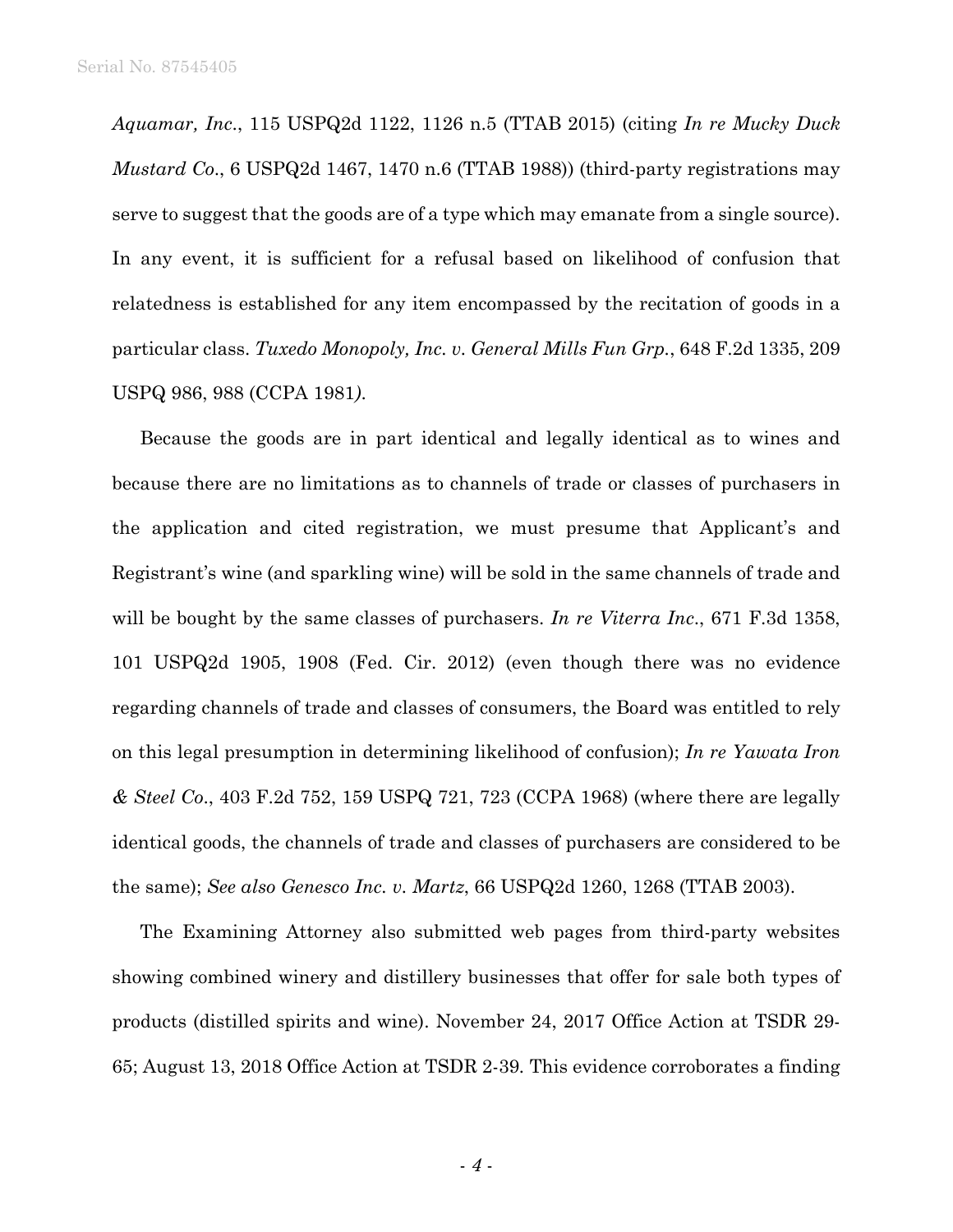that vodka, which is a distilled spirit, and wine move through similar trade channels and are available to the same purchasers.

In view of the above, the *DuPont* factors of the similarity of the goods, the channels of trade, and classes of purchasers strongly favor a finding of likelihood of confusion.

B. Similarity or Dissimilarity of the Marks

We next turn to the *DuPont* factor relating to the similarities and dissimilarities between Applicant's mark ARATTA (in standard characters) and Registrant's mark AURATA (in standard characters). Applicant submits that there are substantive differences in the marks making confusion unlikely. 8 TTABVUE 24. Applicant also argues that the Examining Attorney improperly dissected the mark by "focusing on the RATA or RATTA similarly sounding parts of the two marks only and ignoring the different elements of the cited mark and applied for mark." 8 TTABVUE 24. However, we do not find that the Examining Attorney has improperly dissected the marks. Rather, the Examining Attorney analyzed the marks as being "highly similar commercial impressions as they begin with "A" and end with "RATA/RATTA." November 24, 2017 Office Action at TSDR 1; August 13, 2018 Office Action at TSDR 1; 10 TTABVUE 4.

When we consider the similarities or dissimilarities between ARRATA and AURATA, we must compare the marks in their entireties as to appearance, sound, connotation and commercial impression to determine the similarity or dissimilarity between them. *Palm Bay Imps., Inc. v. Veuve Clicquot Ponsardin Maison Fondee En 1772*, 396 F.3d 1369, 73 USPQ2d 1689, 1690 (Fed. Cir. 2005) (quoting *DuPont*, 177

- *5* -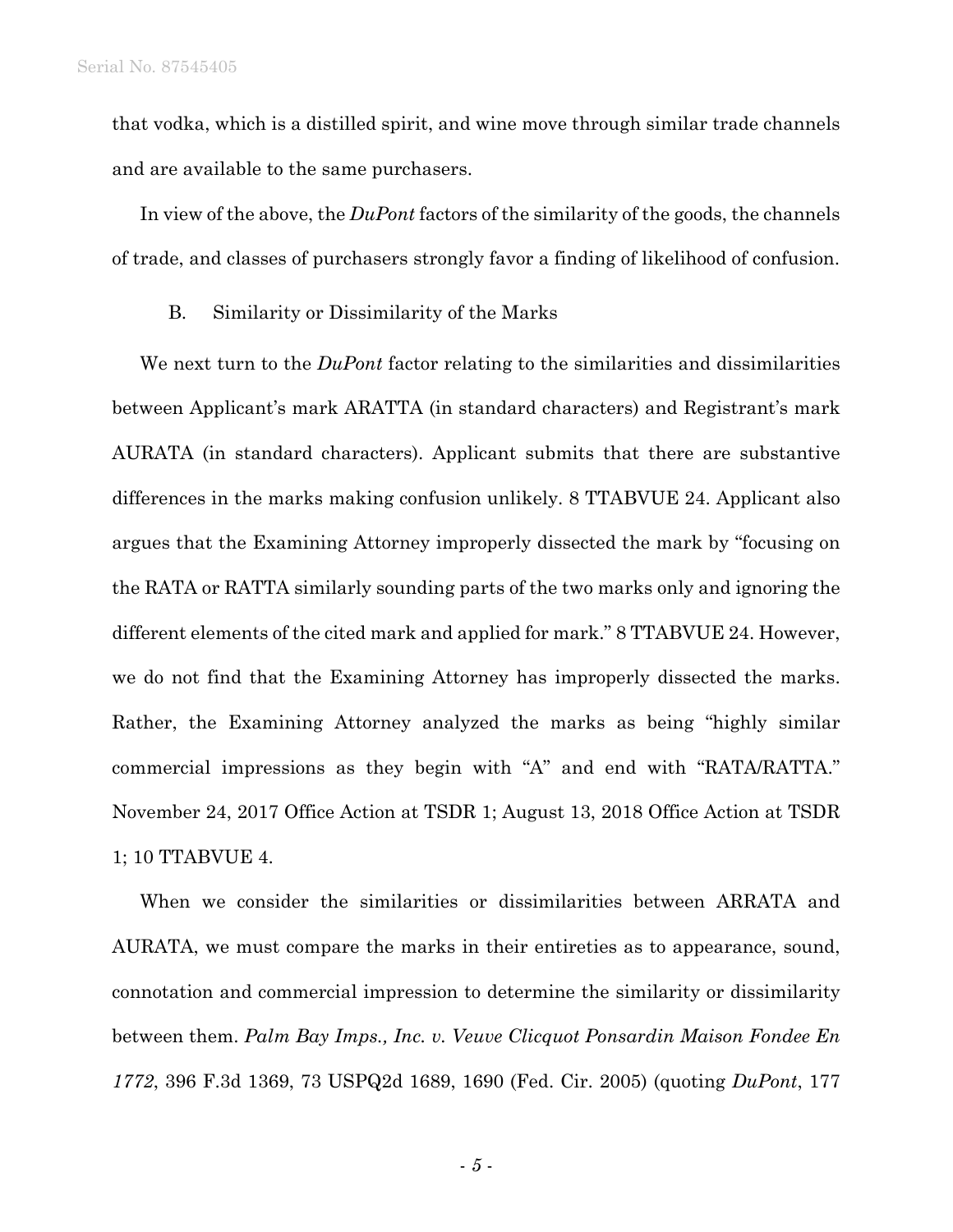USPQ at 567). "Similarity in any one of these elements may be sufficient to find the marks confusingly similar." *In re Inn at St. John's, LLC*, 126 USPQ2d 1742, 1746 (TTAB 2018) (citing *In re Davia*, 110 USPQ2d 1810, 1812 (TTAB 2014)), *aff'd* mem., (Fed. Cir. Sept. 13, 2019). *Accord Krim-Ko Corp. v. Coca-Cola Bottling Co*., 390 F.2d 728, 156 USPQ 523, 526 (CCPA 1968) ("It is sufficient if the similarity in either form, spelling or sound alone is likely to cause confusion.") (citation omitted).

Both Applicant's and Registrant's marks are in standard character form and are not limited to any particular manner of display. *Citigroup Inc. v. Capital City Bank Grp., Inc*., 637 F.3d 1344, 98 USPQ2d 1253, 1259 (Fed. Cir. 2011). ("[T]he registrant is entitled to depictions of the standard character mark regardless of font style, size, or color."). Therefore, we are not persuaded by Applicant's argument that the marks differ in appearance in that his mark is displayed in all capital letters while "Aurata is registered in the specific font and letter size …. and the mark protection is limited to that specific manner of appearance, Aurata." 8 TTABVUE 8. Applicant also attempts to distinguish the marks by relying upon Registrant's actual use of the mark, pointing to the green and golden beetles on the Registrant's bottle label. 8 TTABVUE 2. However, we must compare the marks as depicted in the application and the cited registration, not as actually used. *In re Aquitaine Wine USA, LLC*, 126 USPQ2d 1181, 1186 (TTAB 2018). Here, green or golden beetles are not a part of Registrant's mark. Accordingly, Applicant's arguments are unavailing. *In re Jump Designs, LLC* 80 USPQ2d 1370, 1376 (TTAB 2006).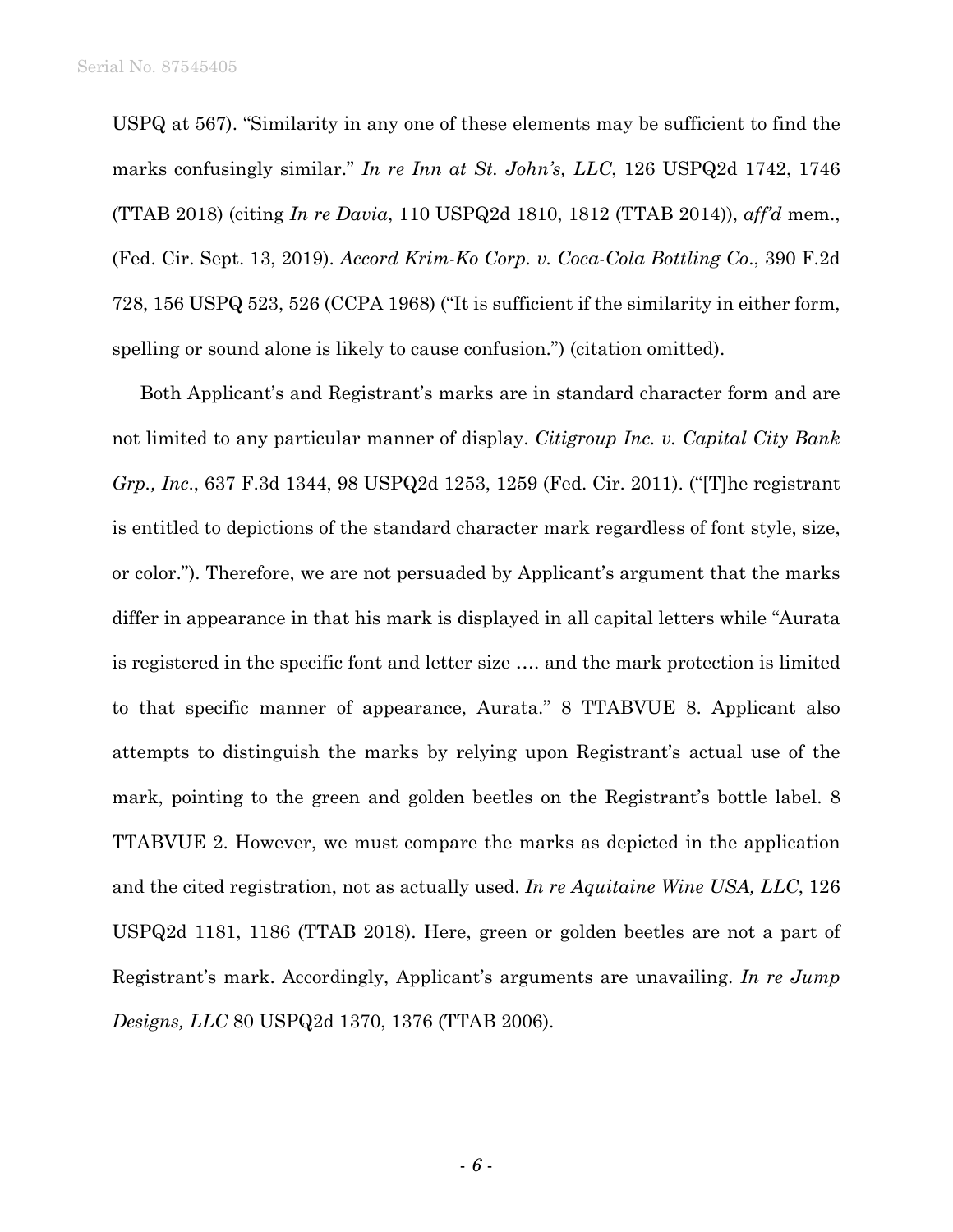$\overline{a}$ 

We find that ARATTA and AURATA are very similar in appearance. Each mark consists of a three-syllable six letter word with a similar structure. Both marks begin and end with the letter "A," and contain the letter combination "RAT" in the middle.

As to the pronunciation of the marks, Applicant acknowledges that there are "technical similarities in possible pronunciations," but submits that the marks are pronounced differently. *Id*. at 20. However, it is well-settled that there is no correct pronunciation of a trademark. *See In re Belgrade Shoe,* 411 F.2d 1352, 162 USPQ 227, 228 (CCPA 1969); *In re Lebanese Arak Co*r*p*., 94 USPQ2d 1215, 1222 (TTAB 2010). Accordingly, it is possible the marks will be pronounced similarly with, at most, a slight variation in the first syllable of each mark. Although the differences in the spelling of ARATTA and AURATA could suggest very slight differences in pronunciation, the marks nevertheless are generally similar in pronunciation. We find ARATTA and AURATA are similar in sound.

As to connotation of Registrant's mark, Applicant argues that the meaning of ARATTA is "a very old civilization and an ancient land," while "the meaning of the mark Aurata is [derived from] the latin word 'aurum' for 'gold,' and the name of a multicolored beetle by the name of Cetonia aurata."3 *Id.* at 9, 13. Applicant argues

<sup>&</sup>lt;sup>3</sup> Applicant unnecessarily incorporated into his brief the exhibits attached to his response to office action and request for reconsideration. May 24, 2018 Response to Office Action; February 13, 2019 Request for Reconsideration.

The Board discourages the practice of the submission of duplicative evidence. *In re SL&E Training Stable Inc.*, 88 USPQ2d 1216, 1220 n.9 (TTAB 2008) (attaching as exhibits to brief material already of record requires Board to determine whether attachments had been properly made of record and adds to the bulk of the file); *In re Thor Tech Inc.*, 85 USPQ2d 1474, 1475 n.3 (TTAB 2007) (attaching evidence from record to briefs is duplicative and is unnecessary).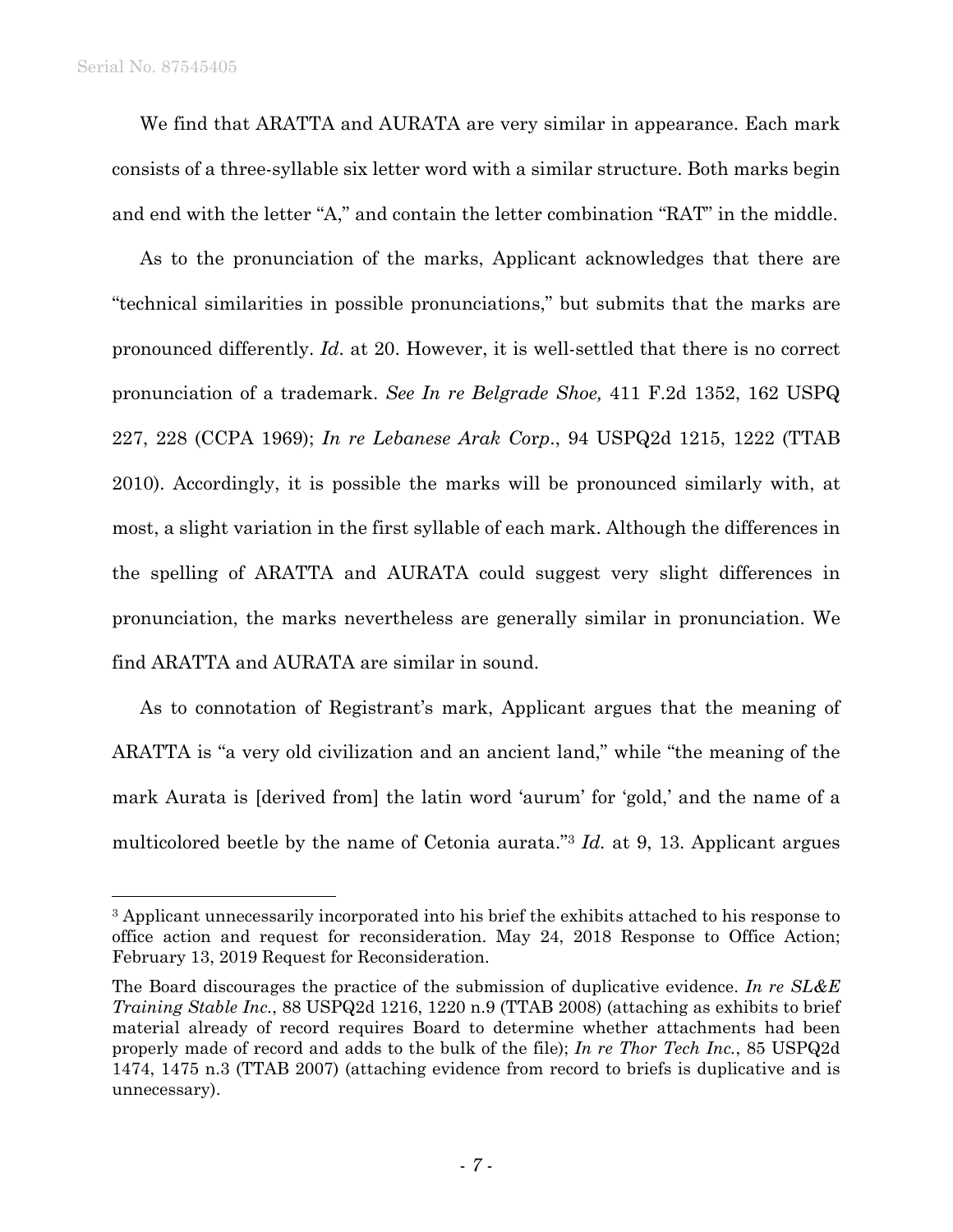$\overline{a}$ 

that "the work ARATTA is familiar, as it refers to an ancient land, which is a known land in literature and history," but at the same time asserts that the "the name is obscure, and ARATTA is NOT commonly identified with Ukraine." (emphasis in original), *Id*. at 18. Applicant submits that the word "Aurata is unfamiliar, because it is a Latin term suggesting Gold and is a part of a Latin name of a beetle, which is only known to a very narrow group of people, i.e., naturalists or biologists."4 *Id*. at 19.

The purchasers of Applicant's and Registrant's goods are the public at large. We agree that only a small segment of consumers would be likely to know the meaning of "aurata." As to Applicant's mark ARATTA, however, there is no evidence that the vast majority of consumers would be aware of ARATTA in literature as a Sumerian myth. Rather, the majority of consumers are likely to view either AURATA or ARATTA as invented terms. In short, we find that because it is unlikely that most consumers will know the meaning of either AURATA or ARATTA, the differences in connotations of the marks is not sufficient to distinguish them. As to commercial impression, although Applicant argues otherwise, we find the marks engender sufficiently similar commercial impressions given the similarities in sound and appearance.

Viewing the marks in their entireties, we find them to be extremely similar. In making this finding, we bear in mind that marks are to be considered in light of the fallibility of memory and not a side-by-side comparison. *In re St. Helena Hosp*., 774

<sup>4</sup> The Examining Attorney included a definition for "auratus" which means in Latin "gilded or golden." March 8, 2019 Denial of Request for Reconsideration at TSDR 2-4.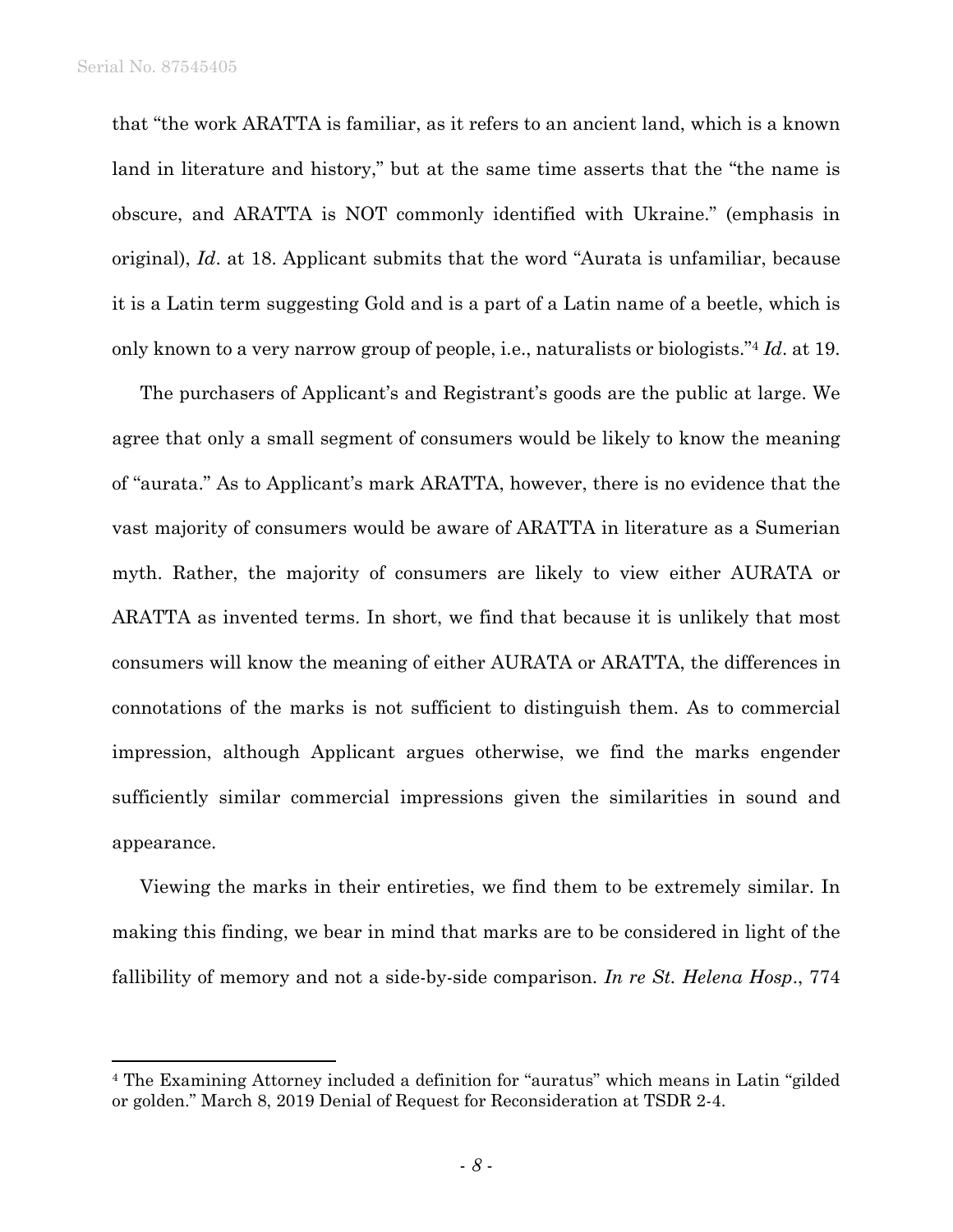F.3d 747, 113 USPQ2d 1082, 1085 (Fed. Cir. 2014) (citation omitted); *San Fernando Electric Mfg. Co. v. JFD Electronics Components Cor*p., 565 F.2d 683, 196 USPQ 1, 3 (CCPA 1977). It is the similarity of the general overall commercial impression engendered by the marks which must determine whether confusion as to source or sponsorship is likely. The proper emphasis is on the recollection of the average purchaser, who normally retains a general rather than a specific impression of trademarks. *See e.g., Envirotech Corp. v. Solaron Corp*., 211 USPQ 724, 733 (TTAB 1981). Here, for reasons discussed, we find the marks convey the same overall commercial impression. Therefore, this *DuPont* factor also favors a finding of likelihood of confusion.

#### C. Sophisticated Purchasers

Under the fourth *DuPont* factor, Applicant submits that "[s]ophisticated consumers purchasing expensive alcoholic drinks such as wine and others have learned to differentiate between the products bearing similar but not identical marks." *Id.* at 22. However, Applicant has failed to submit evidence to support this contention.

Moreover, neither Applicant's nor Registrant's goods are restricted to any particular price point or consumer. When the goods are unrestricted, it is assumed that they are sold to all purchasers, including those purchasers exercising only ordinary care, and at all price points. *Bongrain Int'l (Am.) Corp. v. Moquet Ltd*., 230 USPQ 626, 628 (TTAB 1986) ("wines" in goods identification "include wines of all types and price ranges" sold through "all of the customary channels of trade for wine,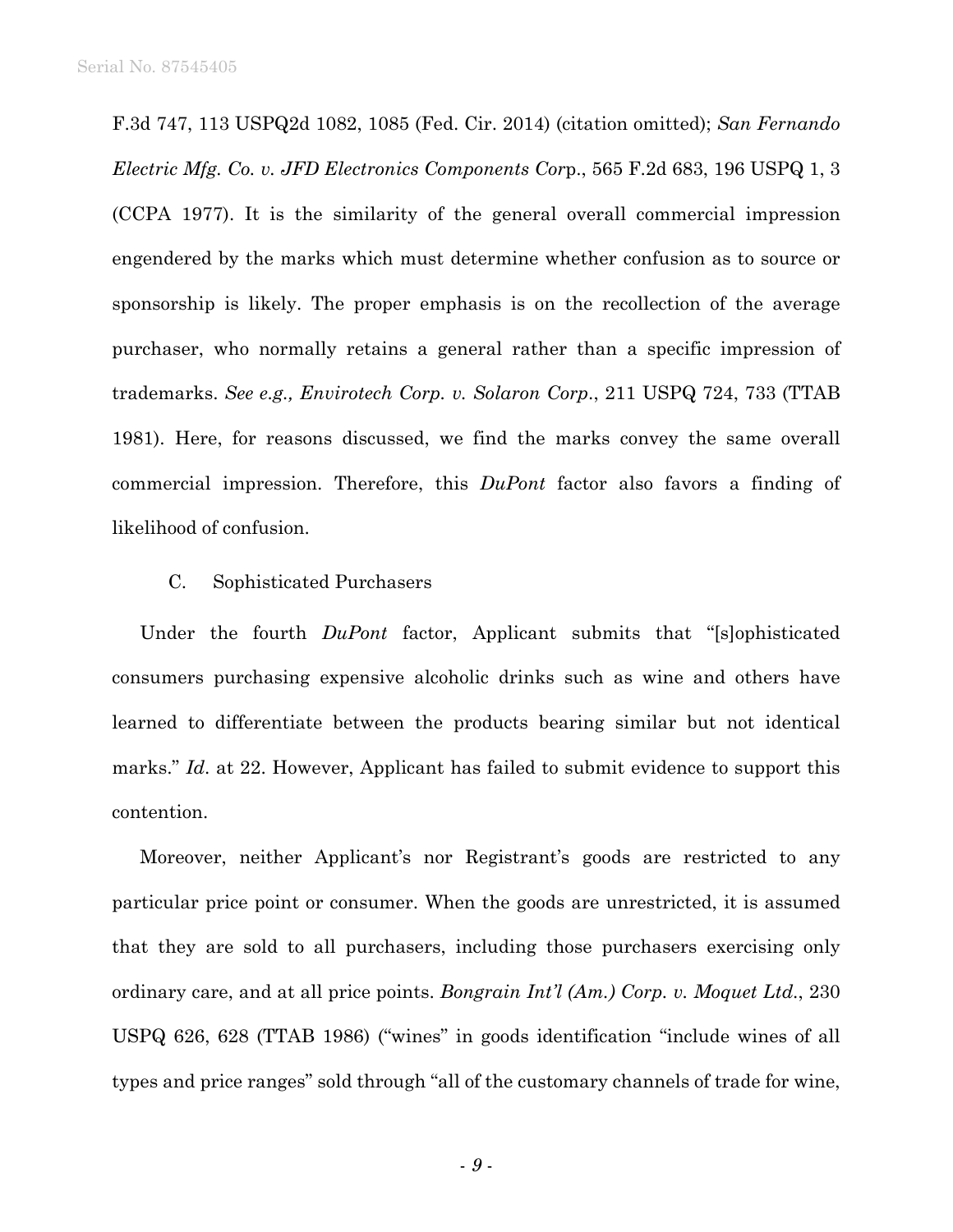including supermarkets, grocery stores, and gourmet shops" to "all potential purchasers thereof, including not only wine connoisseurs but also unsophisticated purchasers"). Also, we do not limit "our consideration of this factor to the more sophisticated purchasers within the classes of potential customers," *Bd. of Regents, Univ. of Tex. Sys. v. S. Ill. Miners, LLC*, 110 USPQ2d 1182, 1193 (TTAB 2014), and must consider the degree of care that would be exercised by the least sophisticated consumer. *See Stone Lion Capital Partners, LP v. Lion Capital LLP*, 746 F.3d 1317, 110 USPQ2d 1157, 1163 (Fed. Cir. 2014) (precedent requires consumer care for likelihood-of-confusion decision to be based "on the least sophisticated potential purchasers"). As stated, there is no evidence that the least sophisticated potential purchasers of wine exercise particular care in purchasing the goods. Accordingly, we find this *DuPont* factor is neutral.

#### D. Third-party Use

Applicant also mentions in his brief that the Board gives weight to "widespread, significant and unrestrained use by third parties of marks containing elements in common with the marks subject of oppositions based on likelihood of confusion, to demonstrate that confusion is not, in fact, likely." *Id*. However, there is nothing in the record to show that Registrant's mark is entitled to a narrower scope of protection. We find this *DuPont* factor neutral.

### II. Conclusion

We have considered all of the arguments and evidence of record, and all relevant *DuPont* factors. When we balance the *DuPont* factors, we conclude that confusion is

- *10* -